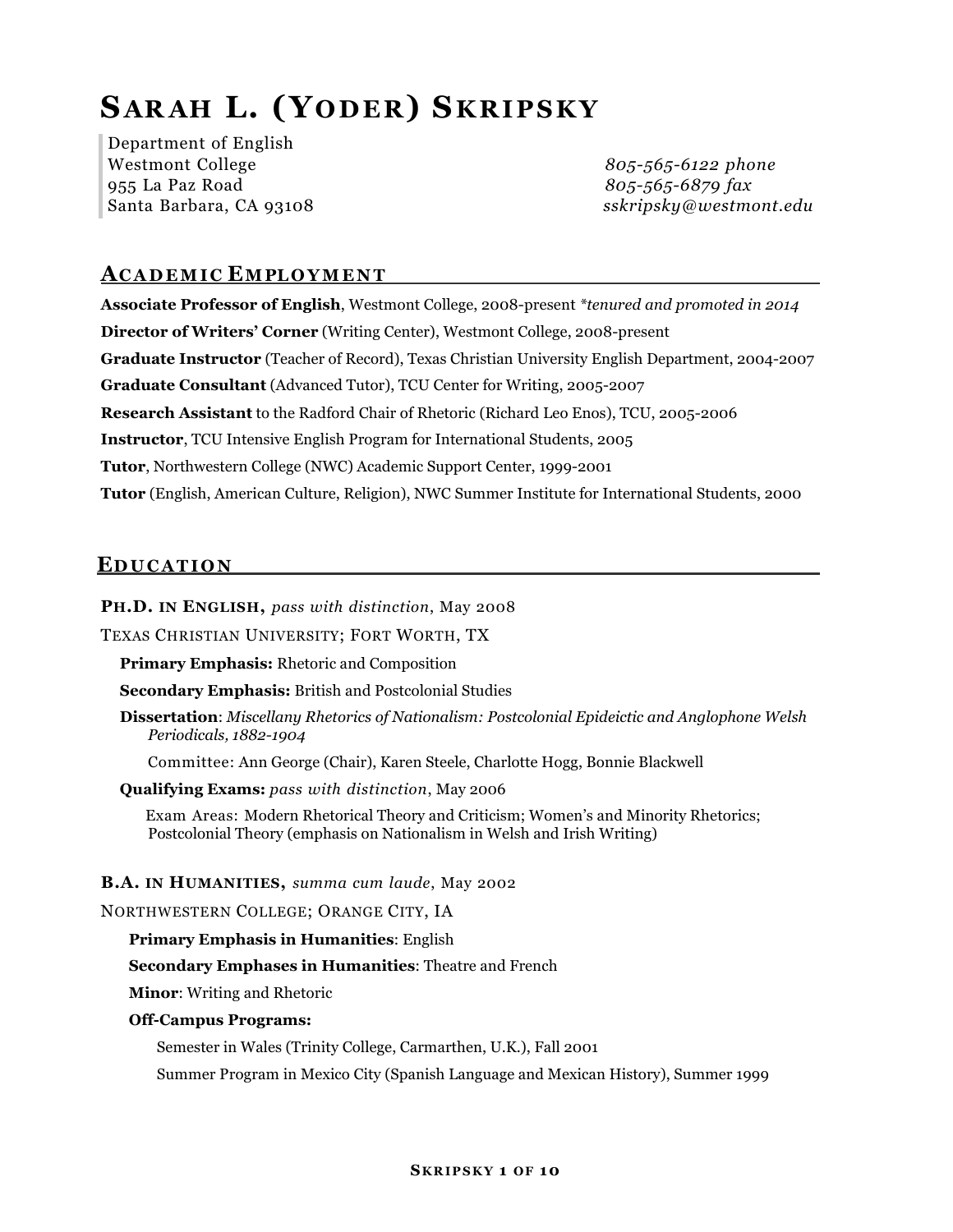#### **ARTICLES, CHAPTERS, AND REVIEWS**

- Co-author (with Matthew Maler). "Placing Faith in the Writing Center: Fostering Civil Discourse on Religion" (working title). *Religion in the Writing Center.* Spec. issue of *WLN: A Journal of Writing Center Scholarship* 41 \**forthcoming*
- Co-author (with Winslow and Kelly). "Not Just for Citations: Assessing Zotero while Reassessing Research." In *Information Literacy: Research and Collaboration Across Disciplines*. Perspectives on Writing Series. Ed. D'Angelo, Jamieson, Maid, and Walker. Boulder, CO: WAC Clearinghouse (digital) and University Press of Colorado (print), 2016. *\*in press*
- "Rereading [John Tinney] McCutcheon's Suffrage Plots: Rising Action in the Archive." In *The Critical Place of the Networked Archive: A Case Study with Suffrage Cartoons*: special issue of *Peitho* (The Journal of the Coalition of Women Scholars in the History of Rhetoric and Composition) 17.1  $(2014).$
- "Spaciousness and Subjectivity in Alice Walker's Womanist Prose: From Virginia Woolf's *A Room of One's Own* to a Garden with 'Every Color Flower Represented'." In *Virginia Woolf & 20th Century Women Writers.* Critical Insights Series. Ed. Artuso. Pasadena: Salem Press, 2014. 228-42.
- Co-author (with Covington, Lee, and Stern). "Irreducibly Embodied." Review of James K. Smith's *Imagining the Kingdom: How Worship Works* (2013)*. Books and Culture* Jan./Feb. 2014.
- Co-author (with Covington, Lee, and Stern). "Habits of the Heart and Mind: Teaching and Christian Practices." Review of Smith and Smith's *Teaching and Christian Practices: Reshaping Faith and Learning* (2011)*. Books and Culture,* July/Aug 2012.
- Co-author. "St. Augustine and the Creation of a Distinctly Christian Rhetoric." *The Rhetoric of St. Augustine of Hippo:* De Doctrina Christiana *and the Search for a Distinctly Christian Rhetoric.*  Ed. Richard Leo Enos et al. Rhetoric and Religion Series. Waco: Baylor UP, 2008.
- "*The Red Dragon: The National Magazine of Wales* (1882-1887)"; "*Wales: A National Magazine for the English-Speaking Parts of Wales* (1894-1897)"; and *"Young Wales* (1895-1904)" (3 articles). *Dictionary of Nineteenth-Century Journalism*. Ed. Laurel Brake and Marysa Demoor. London: British Library, and Ghent: Academia Press (hard copy); ProQuest (online), 2008.

#### **EDITIONS AND EDITING**

- Associate Editor. *The Rhetoric of St. Augustine of Hippo:* De Doctrina Christiana *and the Search for a Distinctly Christian Rhetoric.* Rhetoric and Religion Series. Waco: Baylor UP, 2008.
- Associate Editor. *Advances in the History of Rhetoric: The First Six Years.* West Lafayette: Parlor Press, 2007.
- Editorial Assistant. *Composition Studies* 35.2 (2007).
- Editorial Assistant. "Symposium: Interdisciplinary Perspectives on Rhetorical Criticism." Ed. Richard Leo Enos. *Rhetoric Review* 25.4 (2006): 357-87.

#### **PROJECTS IN PREPARATION**

- "Circulating a Golden Past, a Green Present, and a Shared Future: Owen M. Edwards and the Re-Educating of *Wales*, 1894-97" (for *Victorian Periodicals Review*)
- "Sounds of Music and Pictures of Style in Advanced Composition" (for interdisciplinary "Composing With" section of *Composition Studies*)
- "Supplanting the Victory Garden: Feminine Ecologies in Mary Daggett Lake's 1940s Journalism" (for *Peitho* or *Rhetorica*)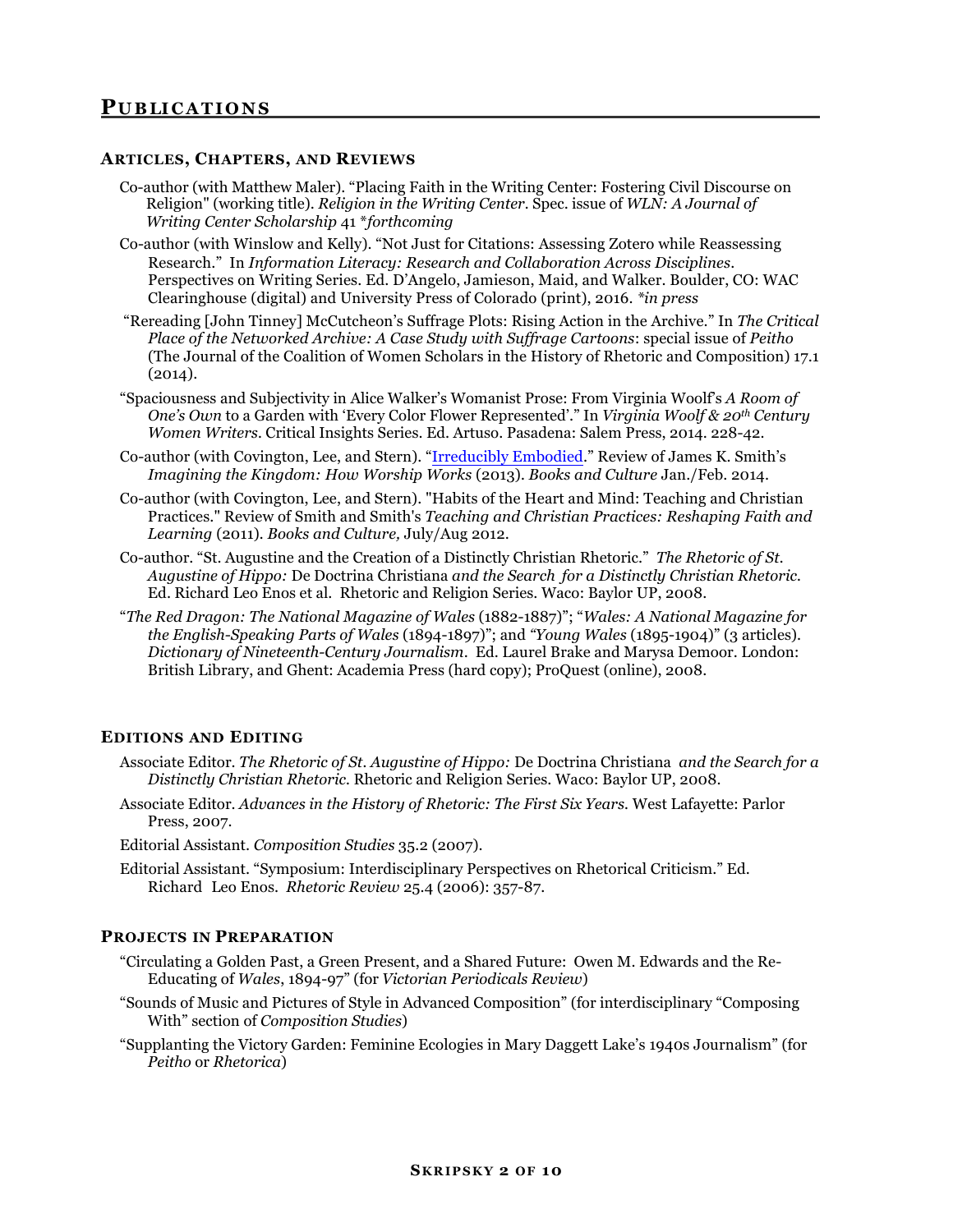# **SELECT PRESENTATIONS**

- "Rereading [John Tinney] McCutcheon's Suffrage Plots: Rising Action in the Archive." *The Critical Place of the Networked Archive: A Case Study with Suffrage Cartoons.* Feminisms and Rhetorics Conference. Stanford U., Sept. 2013.
- Co-author with Tatiana Nazarenko. Poster Presentation. "Closing the Loop with Limited Data: Assessing Writing across the Curriculum with a Senior E-Portfolio Assessment." WASC Academic Resource Conference. San Diego, April 2013.
- Co-leader, Special Interest Group for Small Liberal Arts Colleges (SLAC): "SLAC-ers Unite: Finding Power and Making Knowledge in a Small College Setting." International Writing Centers Association Conference. San Diego, Oct. 2012.
- "NSSE Results as Mapping for Mission." *The Consortium for the Study of Writing Survey as a Gateway to Writing Assessment, Faculty Development, and Program Building: A Comparative Perspective.* Conference on College Composition and Communication. St. Louis, March 2012.
- "Christian Formation and the Liberal Arts." Colloquium with Jesse Covington, Maurice Lee, and Lesa Stern. Educating for Wisdom Conference. Institute for Faith and Learning, Baylor University. Waco, Oct. 2011.
- "WACky Cartography: Coding the Contours." Research Presentation. Dartmouth Seminar for Composition Research. Hanover, Aug. 2011.
- "Sounds of Music and Pictures of Style in Advanced Composition." *The Arts and the Writing Life.* Conference on College Composition and Communication. Atlanta, April 2011.
- Research Presentations at the International Seminar on Epideictic Rhetoric and the RSA Research Network Forum. Rhetoric Society of America Conference. Minneapolis, May 2010.
- "Postcolonial Nation-Building and the *Fin de Siècle* Literary Press: The Case of Wales and the *Red Dragon*." Research Society for Victorian Periodicals. New York, Sept. 2006.
- "Confounding Logic, Remaking Rhetoric: New Rhetoricians' Response to the Confines of Modern Reason." Rhetoric Society of America Conference. Memphis, May 2006.
- "Narrations of Literacy: Reassessing Literacy through Welsh Bilingual Policy Debates." Conference on College Composition and Communication. Chicago, March 2006.
- "In Search of Textual Gardens: Mary Daggett Lake's Garden Rhetoric—Writing Conviction Through Place." Feminisms and Rhetorics Conference. Houghton, MI; Oct. 2005.

# **A DDITIONA L P U B LICATION S A N D E DITIN G**

Skripting (freelance writing and editing), 2009-present.

- Editor, Staff Writer, and Photographer. *Sioux County Capital-Democrat.* Orange City, IA: Pluim Publishing, 2001-2006 (seasonal/contract work).
- *The Right Thing: The Ken and Elaine Jacobs Story* (video script). Orange City, IA: Festive Media, 2003.
- Publicity for David Auburn's *Proof*. Sarasota, FL: Florida Studio Theatre, Fall 2002.
- "farmhouse poems—beginnings, again" (First Place Poetry Award). *Spectrum.* Orange City, IA: Pluim Publishing, Spring 2002.
- "haiku, hatched in Wales." *Spectrum*. Orange City, IA: Pluim Publishing, Spring 2002.
- Head Editor. *Beacon* (NWC newspaper)*.* Orange City, IA: Pluim Publishing, Spring 2002. (Also served as Assistant News Editor and Copy Editor, 2000-2001.)
- Staff Writer and Photographer for the *Beacon.* Orange City, IA: Pluim Publishing, 2000-2002.
- Editorial Board. *Spectrum.* Orange City, IA: Pluim Publishing, 2000-2002.
- "Still Waiting" (Second Place Non-Fiction Award). *Spectrum.* Orange City, IA: Pluim Publishing, 2000.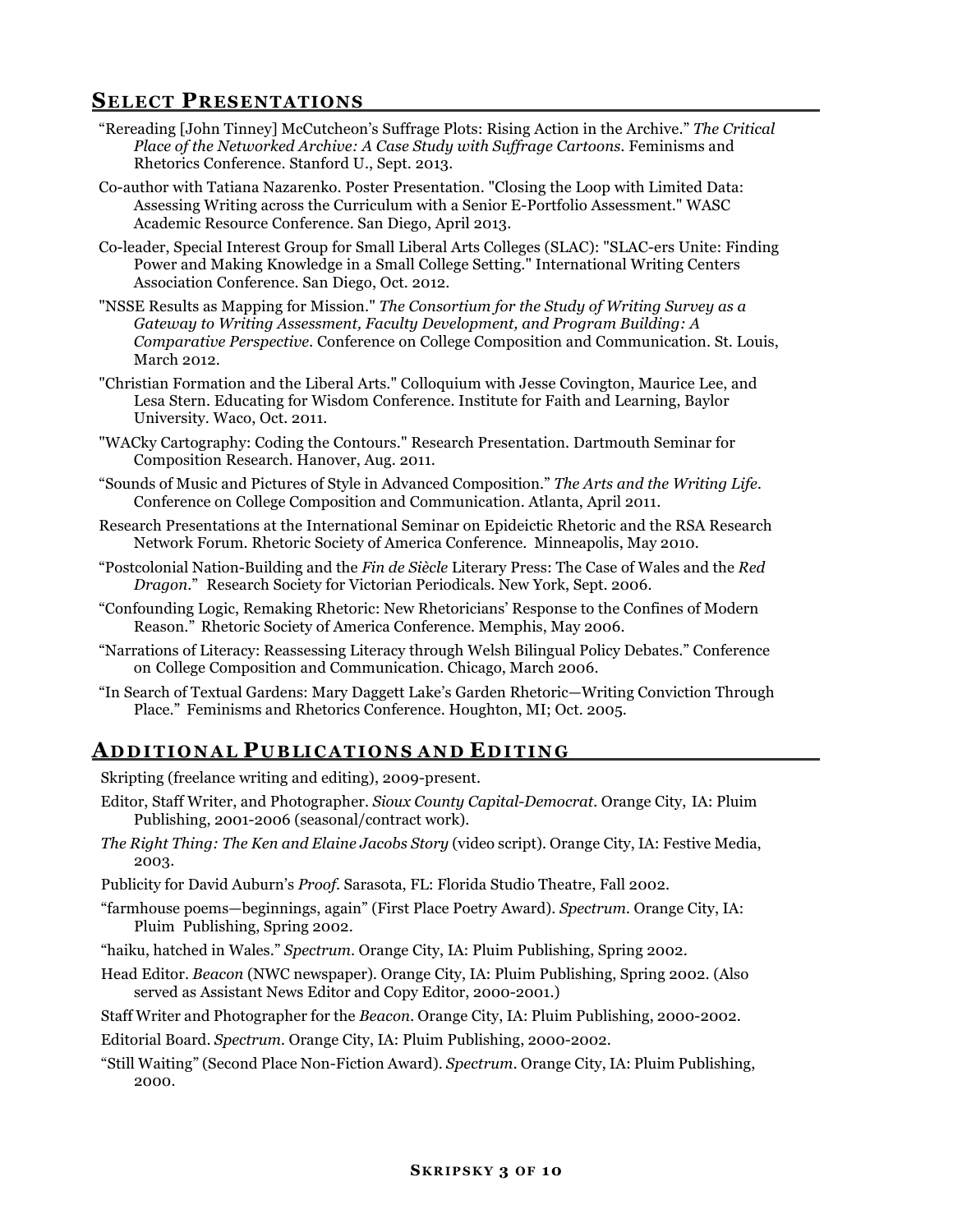# **T EACH IN G E XPERIENC E**

# **COURSES TAUGHT AT WESTMONT**

#### **Stewarding Writing, Rhetoric(s), and Culture(s)** (ENG 002); also taught Introductory and Intermediate Composition at TCU, 2004-2007

Employs a cultural studies theme to teach rhetorical analysis in relation to the writing process. Includes instruction in writing process stages, primary and secondary research, digital information literacies, rhetorical appeals, the rhetorical canon, rhetorical criticism, synthesis writing, collaborative proposal writing, multimedia composition, spoken argument, and group research and presentation skills. Concludes with essays in the style of National Public Radio's "This I Believe" series (submission to NPR is optional but encouraged). *At Westmont, I enlarge the focus of composition teaching from college research and writing to "stewarding" literacies within our cultural contexts. Students complete independent Sacred Writing and Rhetoric projects and present project highlights to peers.*

#### **Studies in World Literature** (ENG 044)

Introduces fiction as a portal to international cultures. Emphasizes literary analysis and readingto-write. Attentive to colonial and postcolonial representations of culture and identity. Considers how the reader may respond appropriately to difficult content—whether "difficult" due to violence, language, ideology, etc. Explores the possibilities of fiction and hope amid political pressures and inequities. Includes practice in mapmaking as a critical reading strategy as well as a multimedia response. Uses informal and formal writing assignments to help students engage with literature.

#### **Introduction to Journalism** (ENG 087)

Introduces journalism as a craft. Emphasizes primary research and writing through news analyses, news and feature articles, etc. Considers how the reporter may respond appropriately to popular tastes/consumption while occupying the progressive roles of researcher and watchdog. Explores journalism's possibilities and limitations amid cultural, professional, and technological pressures. Applies media law to current trends in journalism. Pursues high standards of accuracy and integrity.

**Modern Grammar and Advanced Composition: Style** (ENG 104); also co-taught Style and Usage at TCU, 2007

Advanced writing course emphasizing analysis and production of a variety of prose styles. Introduces a range of writing samples (personal and professional, secular and Christian, prose and poetry) as models. Attention to invention and revision, tropes and schemes, emulation and imitation, audience accommodation, rhetorical criticism, sound and style, multimedia texts, and sacred texts. *At Westmont, I connect Christian tradition with written expression via a Sacred Style project.*

#### **Women Writers** (ENG 160)

Advanced literature seminar on the writing of women. Writing-intensive course requires explication essays, a group project, and a capstone research project as well as weekly Reader's Journal entries and contributions to a course wiki. Explores a diversity of women's perspectives across time and national tradition while also drawing attention to thematic patterns across their work. Course is organized thematically to help students consider readings in relation to these patterns: e.g., Engendering Language, Silence, and Voice; Women and the Sacred; Writing Bodies/Bodies Writing; Rethinking the Maternal; Identity and Difference; and Resistance and Transformation.

**Topics in World Literature: Wisdom and Folly** (ENG 165/COM 138); new course development supported by a Professional Development Grant; co-taught with Omedi Ochieng

Advanced seminar that foregrounds questions of wisdom and folly in the comparative analysis of literature and rhetorical theory. Traces representations of wisdom and folly across national traditions with a focus on modern and contemporary fiction from Africa, the Caribbean, South Asia, and the Celtic Fringe of the United Kingdom. Special attention given to coming-of-age narratives; to gender, race, class, and religion; and to themes of power, hardship, hope, and justice. Students collaborate in forum discussions and in research and writing groups as they pursue Christian intellectual engagement in international stories and problems.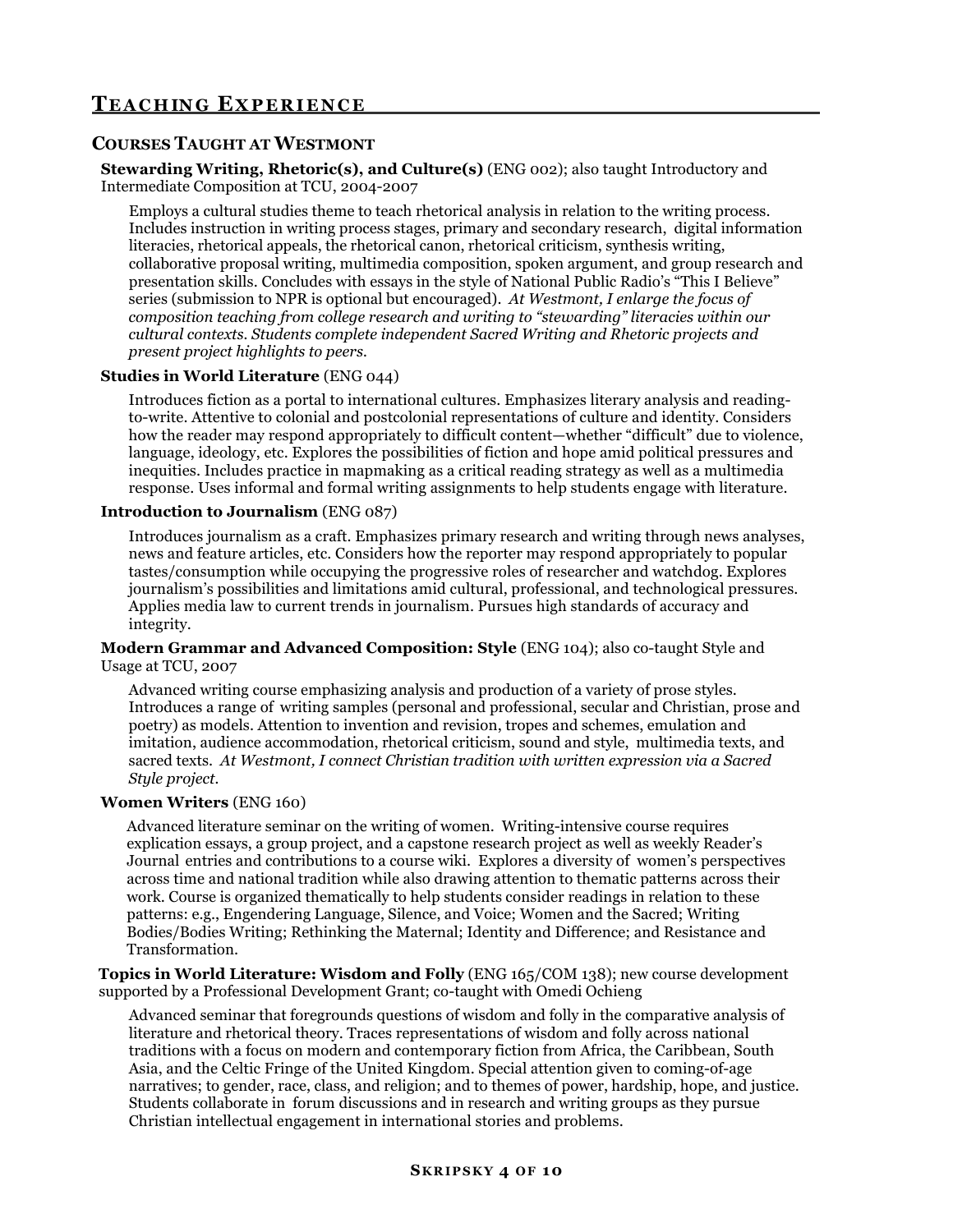#### **Topics in World Literature: Postcolonial Literature** (ENG 165); also co-taught Postcolonial Literature at TCU, 2007

Advanced literature and postcolonial studies course. Comparative analysis of the Anglophone literatures of Ireland, India/Pakistan, and Wales centering on three themes: The Politics of Language, Orientalism and Celticism, and Tradition and Revision. Foregrounds gender dynamics in postcolonial literature in relation to the imperial, racial discourses of Orientalism and Celticism. Writing-intensive course: requires collaboration in research, discussion, and writing groups leading to student presentations of final research projects.

#### **Writers' Corner Practicum** (ENG 167)

Tutor-training course emphasizing practical and theoretical dimensions of writing tutoring. Includes attention to interpersonal skills; competing theories of composition and tutoring; tutoring ethics, including questions of faith; and cross-cultural, gender, class, disability, and technology issues. Writing-intensive course: research and writing exercises culminate in a Philosophy of Tutoring.

#### **Narrating Ireland** (ENG 195/COM 195), Mayterm 2010

Cross-listed English and Communications course with emphasis on using rhetorical analysis of narrative to investigate conflict and reconciliation within Northern Ireland and the Republic of Ireland. Analysis of dramatic literature, poetry, fiction, public discourse, visual art/argument.

### **COURSES IN DEVELOPMENT AT WESTMONT**

**Composition: Honors** (ENG 003)

**Topics in Writing** (ENG 110) \**likely topics: Writing the Sacred, Professional Writing* 

**Capstone Seminar: Embark** (ENG 1##)

# **OTHER COURSES TAUGHT (Attentive to Student Diversity)**

**(Dis)Locations: Writing Identit(y/ies) in Culture(s),** ENGL 10803 (Introductory Composition, co-taught with Purna Banerjee), TCU, Summer 2005

Five-week intensive course designed to serve primarily basic/remedial writers. Cultural studies motivate research and writing: personal essays, narrative techniques, synthesis and thesis-driven research projects, and public discourse (new media) analysis and production. Culminates in group magazine projects.

**Spoken English (Accent Reduction),** Intensive English Program, TCU, Summer 2005

Taught Standard American English (SAE) phonetics and intonation to international students. Coordinated instruction with IEP writing instructors.

### **ADDITIONAL TEACHING EXPERIENCE**

**Graduate Consultant (Tutor)**, TCU Center for Writing, 2005-08

**ESL Tutor (Volunteer)**, MOC-Floyd Valley High School, Orange City, IA, Spring 2003

**Senior Counselor**, Concordia Language Villages (Immersion Spanish), Bemidji, MN, Summer 2001

**Tutor** (English, American Culture, Religion), NWC Summer Institute for International Students, 2000 **Tutor**, NWC Academic Support Center, 1999-2001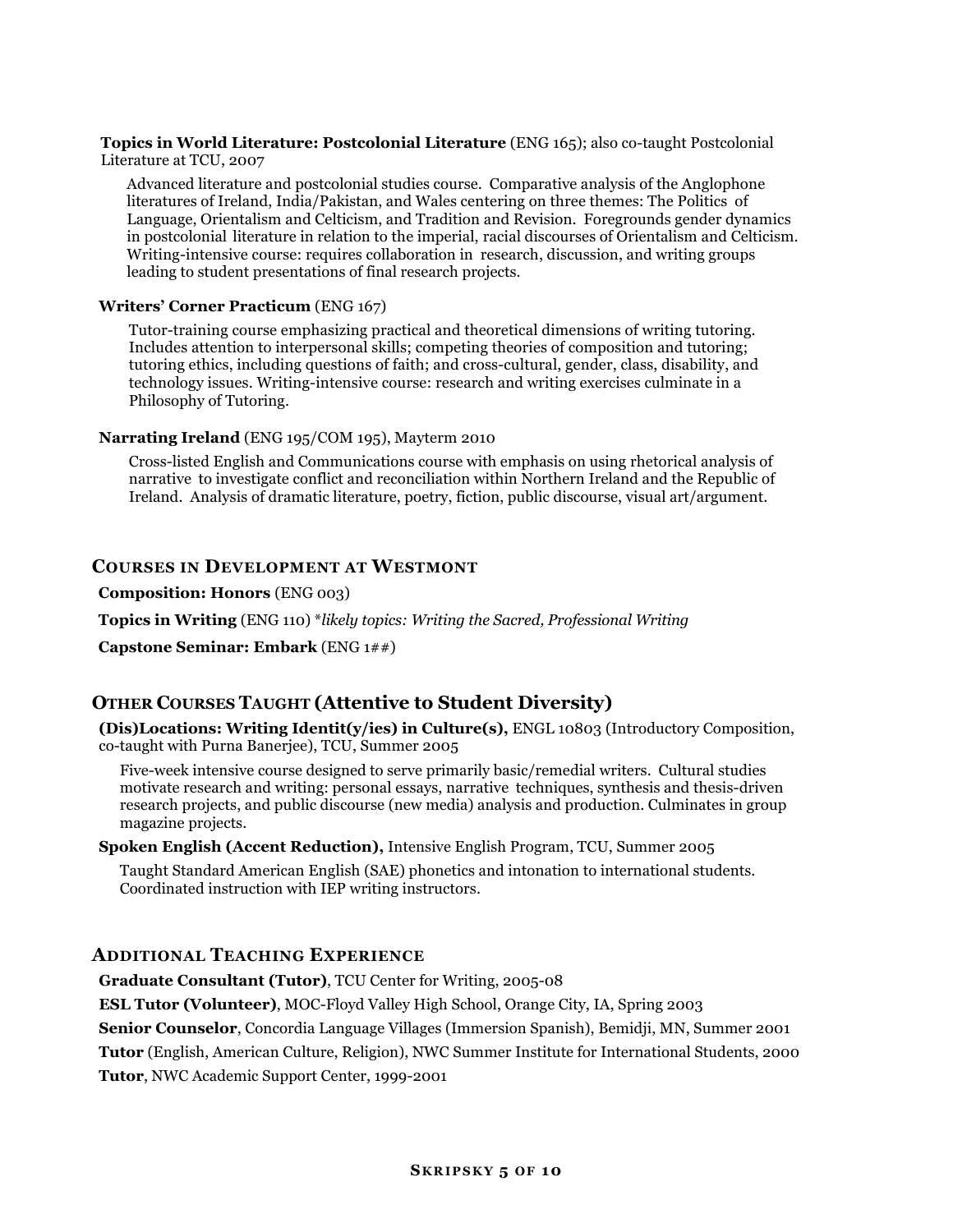# **ADDITIONAL PROFESSIONAL SERVICE AND DEVELOPMENT**

#### **WESTMONT COLLEGE**

Director, Writers' Corner, 2008-present

*Recruit writing tutors annually based on faculty referrals and related applications Teach ENG 167 practicum for new tutors annually* 

*Conduct regular research/assessment (with students Sarah Allen, Serena Buie, Grace Miller, and Matthew Maler): assessment supported by WCOnline appointment software since 2015*

*Match writing tutors with disabled students and non-native English speakers as clients Organize writing workshops and other campus outreach events* 

*Serve as guest lecturer on writing/argumentation for APP 002, COM 015, HIS 010 on request Support faculty via assignment adoptions (targeted instruction)* 

*Present writing center information at International Student Orientation, 2013-present Mentor tutor-researchers presenting at the annual SoCal Writing Centers Association Tutor*

*Conference (Emily Brooks in 2015; Katherine Kwong, Matthew Maler, Samuel Muthiah in absentia, Rachel Phillips, Cat Siu, and Wendy Waldrop in 2016)* 

Faculty Council, 2016-2019

English Department Chair, Fall 2015 (interim) and 2016-2019

Major Honors Committee Member (for Katherine Kwong in 2016-2017, Annmarie Rodriguez in

2015-2016, and Natasha Morsey in 2010-2011)

Communications Board Member, 2016-2017

Faculty Advisor to the *Horizon*, 2016-2017

Personnel Committee, 2016-2017

Sabbatical, Spring 2015 (Student Assistant: Matthew Maler)

Diversity Committee, 2012-2014

Interdisciplinary Faculty Research Group (with Mallampalli, Rhee, and Toms), 2013-2014

Interdisciplinary Faculty Reading Group (with Covington, Lee, and Stern), 2009-2014

Writing Concentration Task Force for English Major Curriculum Revision, 2013-2014

Faculty Search Committee, Art Department, 2013-2014 (successful hire: Meagan Stirling)

Interviewer, Monroe Scholarship Competition, 2009-2011, 2014

Interdisciplinary Task Force for Oral Communication Assessment, Summer 2013

"From Christian Scholarship to Christian Pedagogy: A New Conversation in Christian Higher Education." Faith-Learning Seminar with James K. A. Smith, 2013

Faculty Search Committee, English Department, 2012-2013 (successful hire: Sharon Tang-Quan) Hornist, Westmont Orchestra, 2008-2013

Undergraduate Research Mentor for Grace Miller ("WACky Cartography: Mapping Writing Across the Curriculum"). Provost's Summer Research Assistantship for the Humanities, 2012

"Old Testament Hermeneutics and Theology." Faith-Learning Seminar with Tremper Longman, 2012

Lead Assessment Specialist for General Education (Written Communication), 2011-2012

*In addition to collecting assignment prompts and writing samples, I analyzed relevant NSSE writing survey data; co-taught WAC workshops for faculty; developed WAC/CAC resource website on Eureka for faculty; gave presentations at faculty meetings and Faculty Forum; designed and led a senior writing portfolio assessment, and authored the final assessment report for the Educational Effectiveness website.* 

Admissions and Retention Committee, 2009-2012

Judge, Speech and Debate Tournament, 2009-2012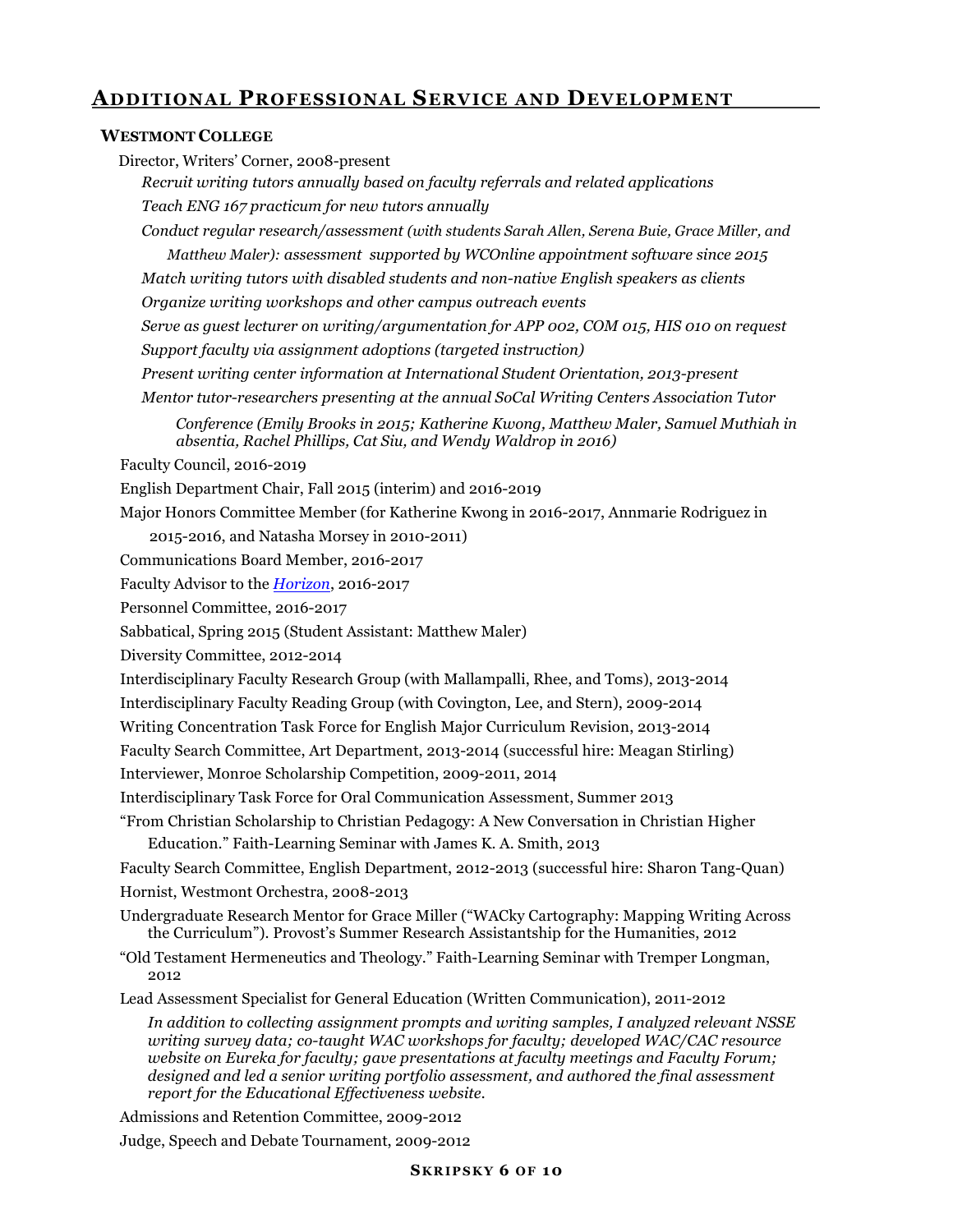"Knowing Christ Today: Why We Can Trust Spiritual Knowledge." Faith-Learning Seminar with Dallas Willard, 2011

Faculty Participant, Westmont in the Arts program, 2008-2009 and 2010-2011

Organizer/Presenter, Composition Pedagogy Workshops, English Department, 2010 (3 workshops)

Invited Speaker, Chapel Program, 13 Oct. 2010

- Co-Leader with Deborah Dunn, *Narratives of Conflict and Reconciliation* off-campus program. Northern Ireland and the Republic of Ireland, Mayterm 2010
- "The New Testament for Today's Christian Educator." Faith-Learning Seminar with Bob Gundry, 2010

Alumni Research/Assessment (with Kat Burgett), English Department, 2009-2010

Judge, David K. Winter Service Leadership Awards, 2009-2010

Presenter on "Gratitude," Faculty Forum, Nov. 2009

Faculty Participant, Women's Retreat, Sept. 2009

Meeting Secretary, English Department, 2008-2009

#### **TEXAS CHRISTIAN UNIVERSITY**

Presenter, "Wales Writes Back: National Periodicals as a Response to Empire." British Studies Research Colloquium, Oct. 2007

- Presenter, "Teaching Students How to Conduct Research and Evaluate Sources." Composition Pedagogy Workshop, Aug. 2007
- Graduate Student Representative, Faculty Search Committee (Rhetoric and Composition), 2006- 2007 (successful hire: Joddy Murray)

Web Content Development Group, Composition Program, 2006-2007

Judge, Creative Writing Awards, 2005-2007

Presenter, "Approaches to Teaching Public Discourse Analysis." Composition Pedagogy Workshop, Aug. 2005

#### **OTHER SERVICE AND DEVELOPMENT (ACADEMIC, CHURCH, AND COMMUNITY)**

Vice President, Association for Christian Writing Centers, 2016-present

Director, 12th Annual Tutor Conference of the Southern California Writing Centers Association (Theme: Believing and Doubting: Writing Center Ethics, People, and Practices); Santa Barbara, Spring 2016 (record attendance: 310 registrants)

Homegroup Co-Leader, Santa Barbara Community Church, 2010-2015 (SBCC member since 2008)

- Institute on "WPAs and Intra-Institutional Collaborations: Conducting Writing-Central Research." Council of Writing Program Administrators Conference. Illinois State U., July 2014
- Women's Leadership Development Institute. Council for Christian Colleges and Universities. Sumas, WA; June 2014
- Moderator, "The word and the Word" panel. Western Regional Conference on Christianity and Literature. Santa Barbara, May 2014
- Research Participant and Presenter; Dartmouth Seminar for Composition Research, Summer 2011
- "Changing Faces: Changing Opportunities and Campus Climates for Women and Men," Council for Christian Colleges and Universities Conference. Abilene Christian U., Fall 2010

Conference on College Composition and Communication. San Francisco, March 2009

- Volunteer, "Write to Succeed" Art and Life Program (writing workshops offered as therapeutic response to domestic violence); Women's Haven of Tarrant County, Fort Worth, TX, 2004
- Assistant to the Director (Rev. Jillian Ross), *El Centro Luterano*, Mexico City, Summer 2000

Assistant to Rick Clark, Professor of Spanish, NWC, Spring 1999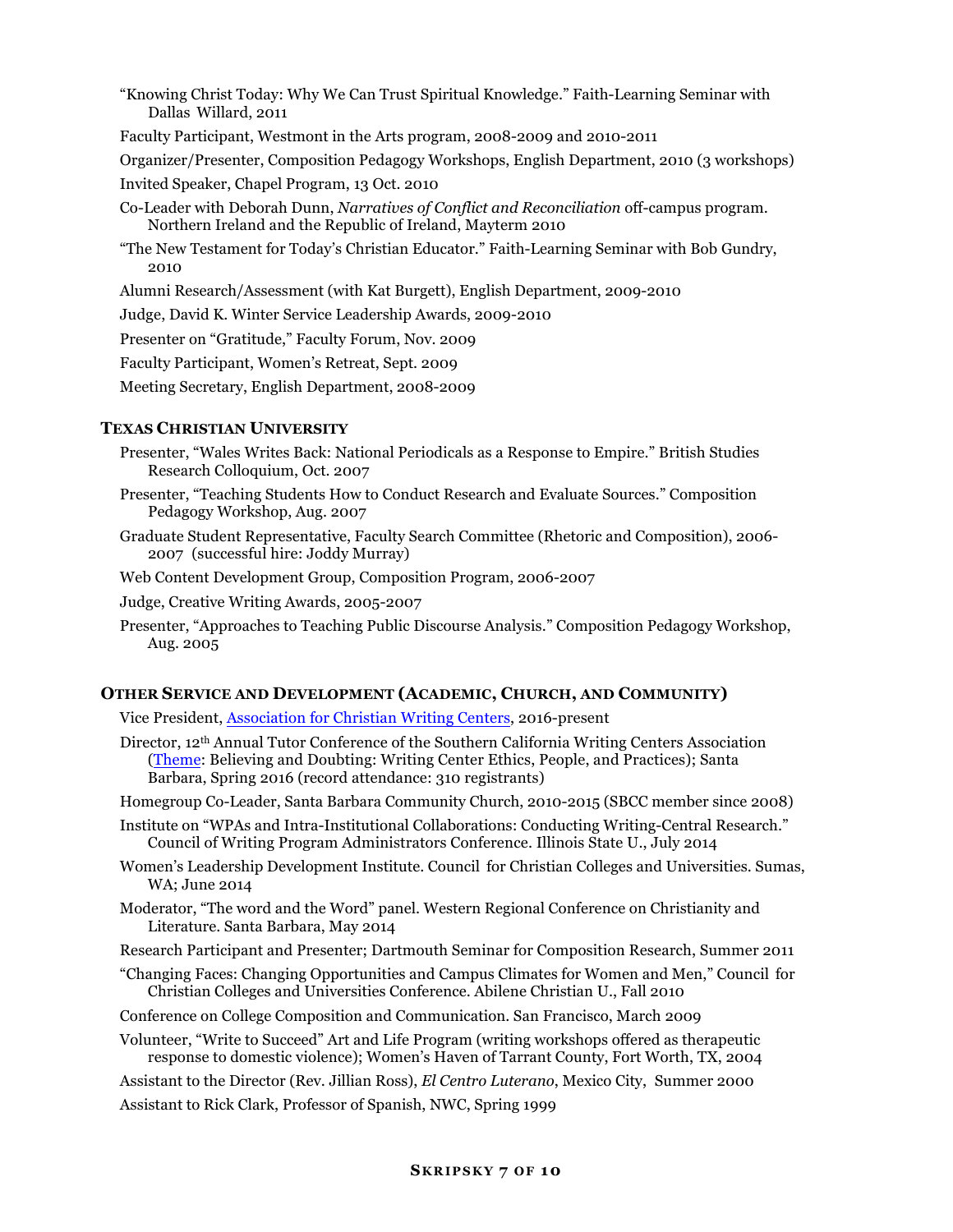# **GRANTS, HONORS, AND AWARDS**

### **EXTERNAL AWARDS**

Runner-Up, American Society for the History of Rhetoric Dissertation Award, 2008

Nokia Research Award for archival dissertation research, 2006

Runner-Up, VanArsdel Prize (Best Student Essay), Research Society for Victorian Periodicals, 2006

### **WESTMONT COLLEGE**

Provost Grants for Interdisciplinary Faculty Reading and Research Groups, 2009-present

Professional Development Grants: 2013, 2009

Nominee for Faculty Council: 2016, 2013 (elected in 2016)

Interdisciplinary Study Grant ("Christian Formation and the Liberal Arts: Critical Engagement and Application"), 2010

#### **TEXAS CHRISTIAN UNIVERSITY**

Dissertation Fellowship, 2007-2008

Finalist, Graduate Teacher of the Year, Composition Program, 2006

Graduate Student Travel Grant (for RSVP conference presentation), 2006

Graduate Student of the Year (honoring a strong research agenda), Department of English, 2005- 2006 Graduate Student Senate Travel Grant (for CCCC presentation), 2006

TCU Creative Writing Awards, 2005

- Australia Tarver Award (Critical Essay on Race, Postcolonialism, or Multi-Ethnic Studies): "Reassessing Celticism: James Bryce as Celtic Iconoclast"
- Woman's Wednesday Club Prize (Graduate Essay Award): "In Search of Textual Gardens: Writing Conviction Through Place"
- William L. Adams Writing Center Prize (Essay on Rhetoric and Composition): "The Problematics and Possibilities of Border-Crossing Pedagogy"

Lillian and Rupert Radford Fellowship in Rhetoric and Composition, 2003-2004

#### **NORTHWESTERN COLLEGE**

Co-Winner, Faculty Honors Award (highest honor given to a graduating senior), Class of 2002

Jackson Hospers Memorial Prize for Poetry, 2002

*Beacon* Award for Campus Journalism, 2002

Presidential Scholarship, 1998

# **PROFESSIONAL MEMBERSHIPS AND AFFILIATIONS**

Association of Christians in Writing Centers (co-founder)

Coalition of Women Scholars in the History of Rhetoric and Composition

Conference on Christianity and Literature

Conference on College Composition and Communication

International Writing Centers Association (also the Southern California Writing Centers Association affiliate)

National Council of Teachers of English

Research Society for Victorian Periodicals

Rhetoric and Christian Tradition scholarly interest group (website host: Calvin College)

Rhetoric Society of America

Small Liberal Arts College Writing Program Administrators (SLAC-WPA)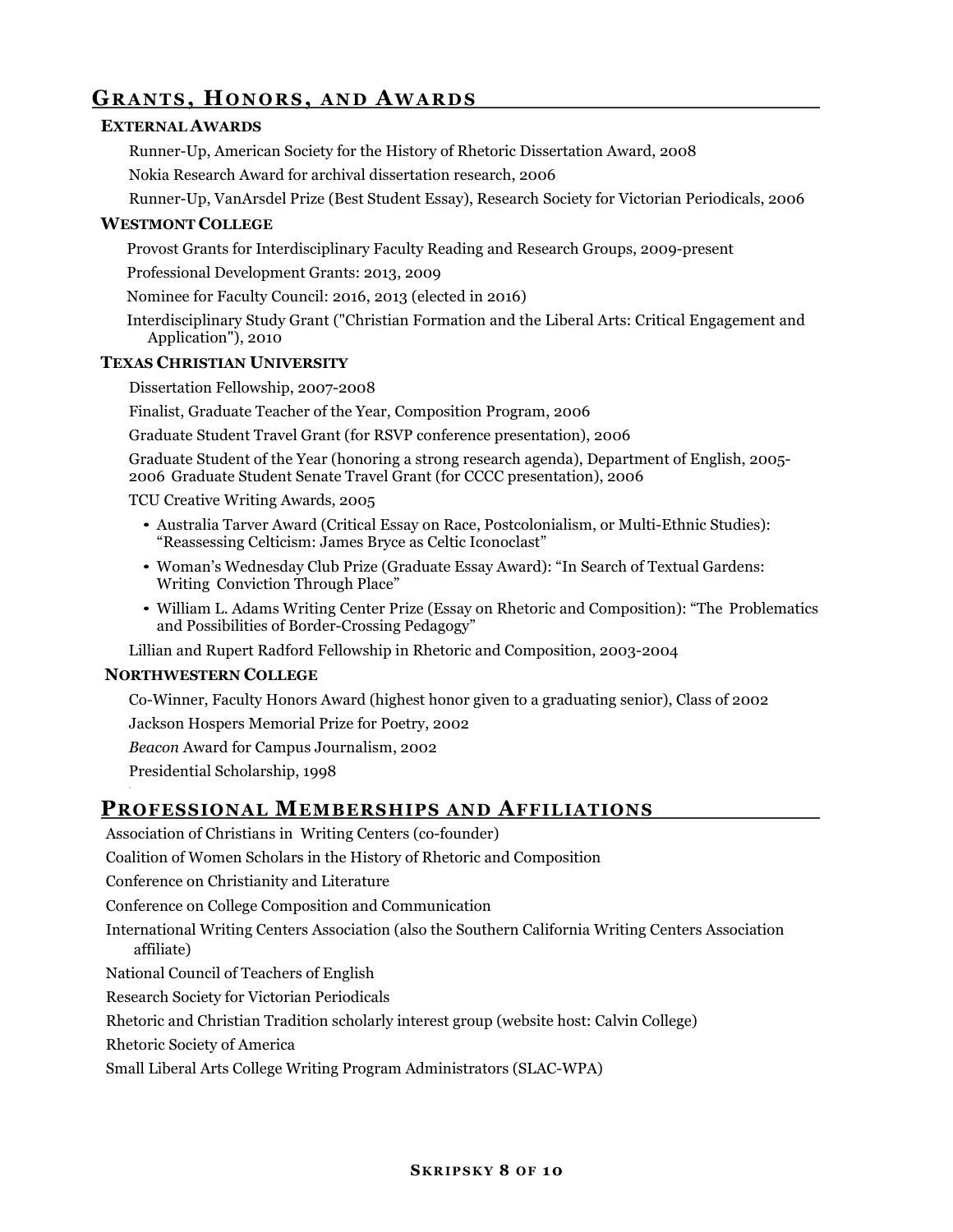# *LANGUAGES*

Spanish (intermediate fluency) French (reading abilities)

# **INSTITUTIONAL REFERENCES**

### **Cheri Larsen Hoeckley, Professor of English**

955 La Paz Rd. Westmont College Santa Barbara, CA 93108 larsen@westmont.edu 805-565-7084 (office)

### **Tatiana Nazarenko, Dean of Educational Effectiveness**

955 La Paz Rd. Westmont College Santa Barbara, CA 93108 tnazarenko@westmont.edu 805-565-6070 (office)

### **Mark Sargent, Provost**

955 La Paz Rd. Westmont College Santa Barbara, CA 93108 msargent@westmont.edu 805-565-6007 (office)

#### **Randall VanderMey, Professor of English**

955 La Paz Rd. Westmont College Santa Barbara, CA 93108 vanderme@westmont.edu 805-565-7145 (office)